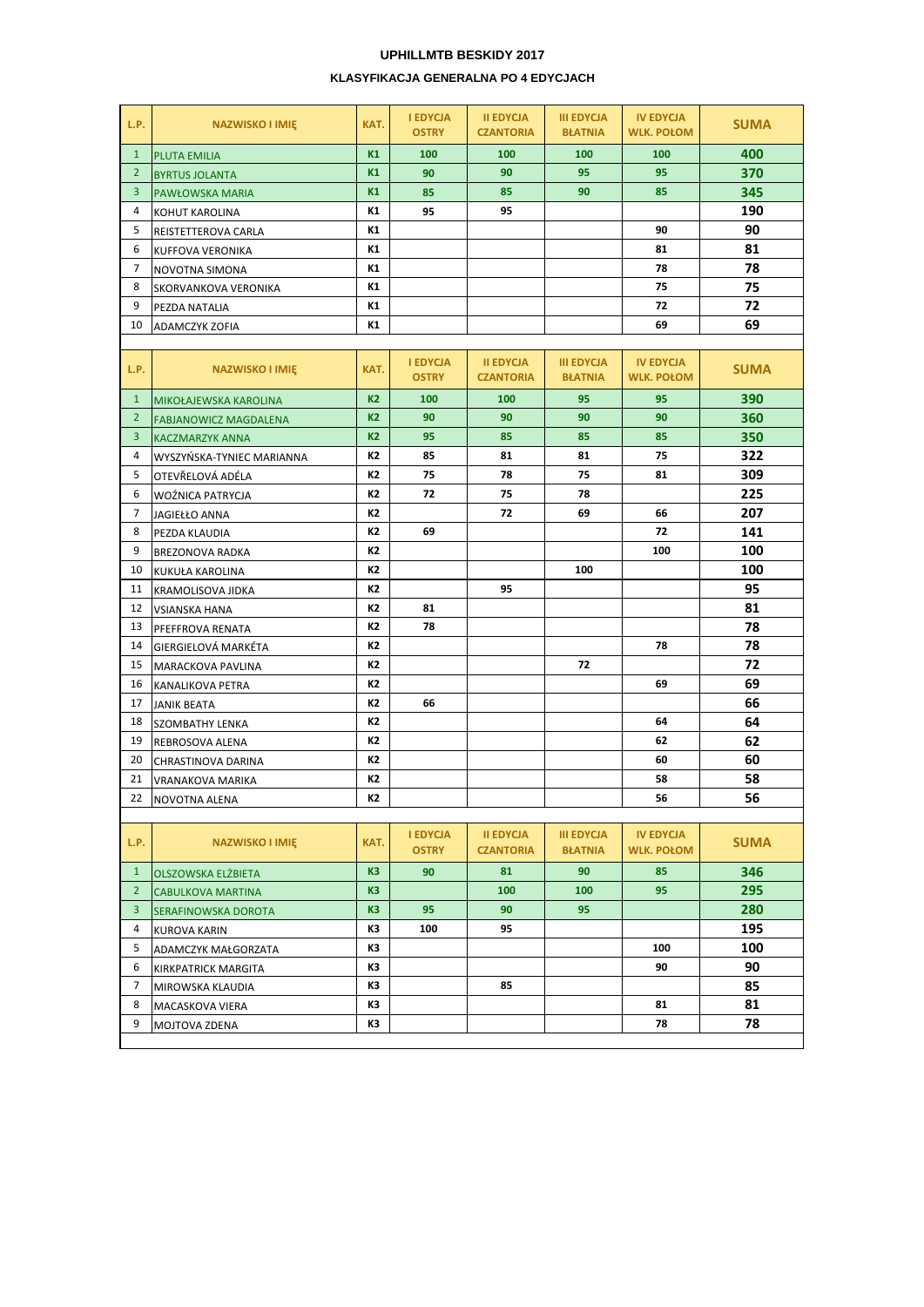| L.P.           | <b>NAZWISKO I IMIĘ</b>   | KAT.           | <b>I EDYCJA</b><br><b>OSTRY</b> | <b>II EDYCJA</b><br><b>CZANTORIA</b> | <b>III EDYCJA</b><br><b>BŁATNIA</b> | <b>IV EDYCJA</b><br><b>WLK. POŁOM</b> | <b>SUMA</b> |
|----------------|--------------------------|----------------|---------------------------------|--------------------------------------|-------------------------------------|---------------------------------------|-------------|
| $\mathbf{1}$   | <b>DZIAMBOR KAROL</b>    | M <sub>0</sub> | 100                             | 100                                  | 90                                  | 100                                   | 390         |
| $\overline{2}$ | SVOBODA LUKÁŠ            | M <sub>0</sub> | 90                              | 90                                   | 81                                  | 90                                    | 351         |
| 3              | <b>KOHUT FRANTISEK</b>   | <b>MO</b>      | 78                              | 81                                   | 60                                  | 78                                    | 297         |
| 4              | KOZLOVSKÝ KVIDO          | M0             | 72                              | 75                                   | 58                                  | 75                                    | 280         |
| 5              | <b>GAWLAS TOMASZ</b>     | M0             | 95                              | 95                                   | 85                                  |                                       | 275         |
| 6              | <b>OLSZOWSKI WIKTOR</b>  | M0             | 75                              | 78                                   | 62                                  | 60                                    | 275         |
| $\overline{7}$ | <b>GORGOSZ ŁUKASZ</b>    | M <sub>0</sub> | 69                              | 72                                   | 56                                  | 62                                    | 259         |
| 8              | <b>KWIATEK MICHAŁ</b>    | M <sub>0</sub> | 85                              | 85                                   | 78                                  |                                       | 248         |
| 9              | PĚGŘÍM FILIP             | M <sub>0</sub> |                                 |                                      | 95                                  | 95                                    | 190         |
| 10             | <b>JANIK JAKUB</b>       | M0             | 66                              |                                      | 50                                  | 56                                    | 172         |
| 11             | NIEBORAS TOBIASZ         | M0             | 64                              |                                      |                                     | 54                                    | 118         |
| 12             | <b>ŚLIWIŃSKI PIOTR</b>   | M0             |                                 |                                      | 100                                 |                                       | 100         |
| 13             | LIEBEL METODĚJ           | M0             |                                 |                                      |                                     | 85                                    | 85          |
| 14             | <b>CZERNEK PAWEŁ</b>     | M0             | 81                              |                                      |                                     |                                       | 81          |
| 15             | <b>KUN JAKUB</b>         | M0             |                                 |                                      |                                     | 81                                    | 81          |
| 16             | <b>TROSZOK BARTOSZ</b>   | M0             |                                 |                                      | 75                                  |                                       | 75          |
| 17             | LUDVIK DENIS             | M0             |                                 |                                      | 72                                  |                                       | 72          |
| 18             | PYTEL TOMAS              | M0             |                                 |                                      |                                     | 72                                    | 72          |
| 19             | <b>VELKOBORSKY JABUB</b> | M0             |                                 |                                      | 69                                  |                                       | 69          |
| 20             | <b>VRANAK SEBASTIAN</b>  | M0             |                                 |                                      |                                     | 69                                    | 69          |
| 21             | <b>KRIZ THOMAS</b>       | M0             |                                 |                                      | 66                                  |                                       | 66          |
| 22             | <b>MOJTO MAREK</b>       | M0             |                                 |                                      |                                     | 66                                    | 66          |
| 23             | <b>CICHY MAREK</b>       | M0             |                                 |                                      |                                     | 64                                    | 64          |
| 24             | <b>SOCHA ARTUR</b>       | M0             |                                 |                                      | 64                                  |                                       | 64          |
| 25             | <b>MOJTO TOMASKO</b>     | M0             |                                 |                                      |                                     | 58                                    | 58          |
| 26             | <b>DRAGON PRZEMYSŁAW</b> | M0             |                                 |                                      | 54                                  |                                       | 54          |
| 27             | <b>ADAMCZYK MICHAŁ</b>   | M0             |                                 |                                      |                                     | 52                                    | 52          |
| 28             | <b>SPIEWAK BARTOSZ</b>   | M0             |                                 |                                      | 52                                  |                                       | 52          |
| 29             | NIEBORAS SAMUEL          | M0             |                                 |                                      |                                     | 50                                    | 50          |
| 30             | <b>TULAK MARTIN</b>      | M0             |                                 |                                      |                                     | 48                                    | 48          |
| 31             | <b>URBANIK KRISTIAN</b>  | M0             |                                 |                                      |                                     | 46                                    | 46          |
| 32             | <b>VRANIAK MILOS</b>     | M0             |                                 |                                      |                                     | 45                                    | 45          |
| 33             | PAWLIK JAKUB             | M0             |                                 |                                      |                                     | 44                                    | 44          |
| 34             | <b>MARIAK MATEJ</b>      | M0             |                                 |                                      |                                     | 43                                    | 43          |
|                |                          |                |                                 |                                      |                                     |                                       |             |
| L.P.           | <b>NAZWISKO I IMIĘ</b>   | KAT.           | <b>I EDYCJA</b><br><b>OSTRY</b> | <b>II EDYCJA</b><br><b>CZANTORIA</b> | <b>III EDYCJA</b><br><b>BŁATNIA</b> | <b>IV EDYCJA</b><br><b>WLK. POŁOM</b> | <b>SUMA</b> |
| $\mathbf{1}$   | <b>SZEWCZYK MICHAŁ</b>   | M1             | 100                             | 90                                   | 90                                  | 95                                    | 375         |
| $\overline{2}$ | <b>SCIERSKI MACIEJ</b>   | M1             | 69                              | 95                                   | 85                                  | 100                                   | 349         |
| 3              | PIŃSKI MACIEJ            | M1             | 72                              | 75                                   | 81                                  | 90                                    | 318         |
| 4              | LATUSIK ŁUKASZ           | M1             | 78                              | 72                                   | 69                                  | 81                                    | 300         |
| 5              | SVOBODA TOMÁŠ            | M1             | 75                              | 69                                   | 72                                  | 78                                    | 294         |
| 6              | <b>JONA DAWID</b>        | M1             | 95                              | 85                                   | 95                                  |                                       | 275         |
| 7              | <b>GRETKOWSKI MICHAŁ</b> | M1             | 60                              | 58                                   | 64                                  | 66                                    | 248         |
| 8              | <b>BEDKOWSKI PAWEŁ</b>   | M1             | 62                              | 60                                   | 60                                  | 62                                    | 244         |
| 9              | <b>BULAWA DAVID</b>      | M1             |                                 | 66                                   | 78                                  | 85                                    | 229         |
| 10             | <b>FICEK MICHAŁ</b>      | M1             |                                 | 100                                  | 100                                 |                                       | 200         |
| 11             | <b>CHOMIUK REMIGIUSZ</b> | M1             | 90                              | 81                                   |                                     |                                       | 171         |
| 12             | <b>CHOMIUK PATRYK</b>    | M1             | 81                              | 78                                   |                                     |                                       | 159         |
| 13             | PAWŁOWSKI JAN            | M1             |                                 |                                      | 75                                  | 75                                    | 150         |
| 14             | KUCZAŃSKI MIESZKO        | M1             |                                 | 62                                   | 66                                  |                                       | 128         |
| 15             | KILIAN KRZYSZTOF         | M1             | 85                              |                                      |                                     |                                       | 85          |
| 16             | MIKULA MICHAL            | M1             |                                 |                                      |                                     | 72                                    | 72          |
| 17             | LUČAN JURAJ              | M1             |                                 |                                      |                                     | 69                                    | 69          |
| 18             | <b>MAZUR MICHAEL</b>     | M1             | 66                              |                                      |                                     |                                       | 66          |
| 19             | <b>BAJTEK PETR</b>       | M1             |                                 | 64                                   |                                     |                                       | 64          |
| 20             | SMACZYŃSKI GRZEGORZ      | M1             | 64                              |                                      |                                     |                                       | 64          |
| 21             | SOSNA ADAM               | M1             |                                 |                                      |                                     | 64                                    | 64          |
| 22             | <b>IWAN PIOTR</b>        | M1             |                                 |                                      | 62                                  |                                       | 62          |
| 23             | <b>DODEK DOMINIK</b>     | M1             |                                 |                                      |                                     | 60                                    | 60          |
| 24             | <b>SZALBOT KAMIL</b>     | M1             |                                 |                                      | 58                                  |                                       | 58          |
| 25             | <b>VNUK VIKTOR</b>       | M1             |                                 |                                      |                                     | 58                                    | 58          |
|                |                          | M1             |                                 |                                      |                                     |                                       | 0           |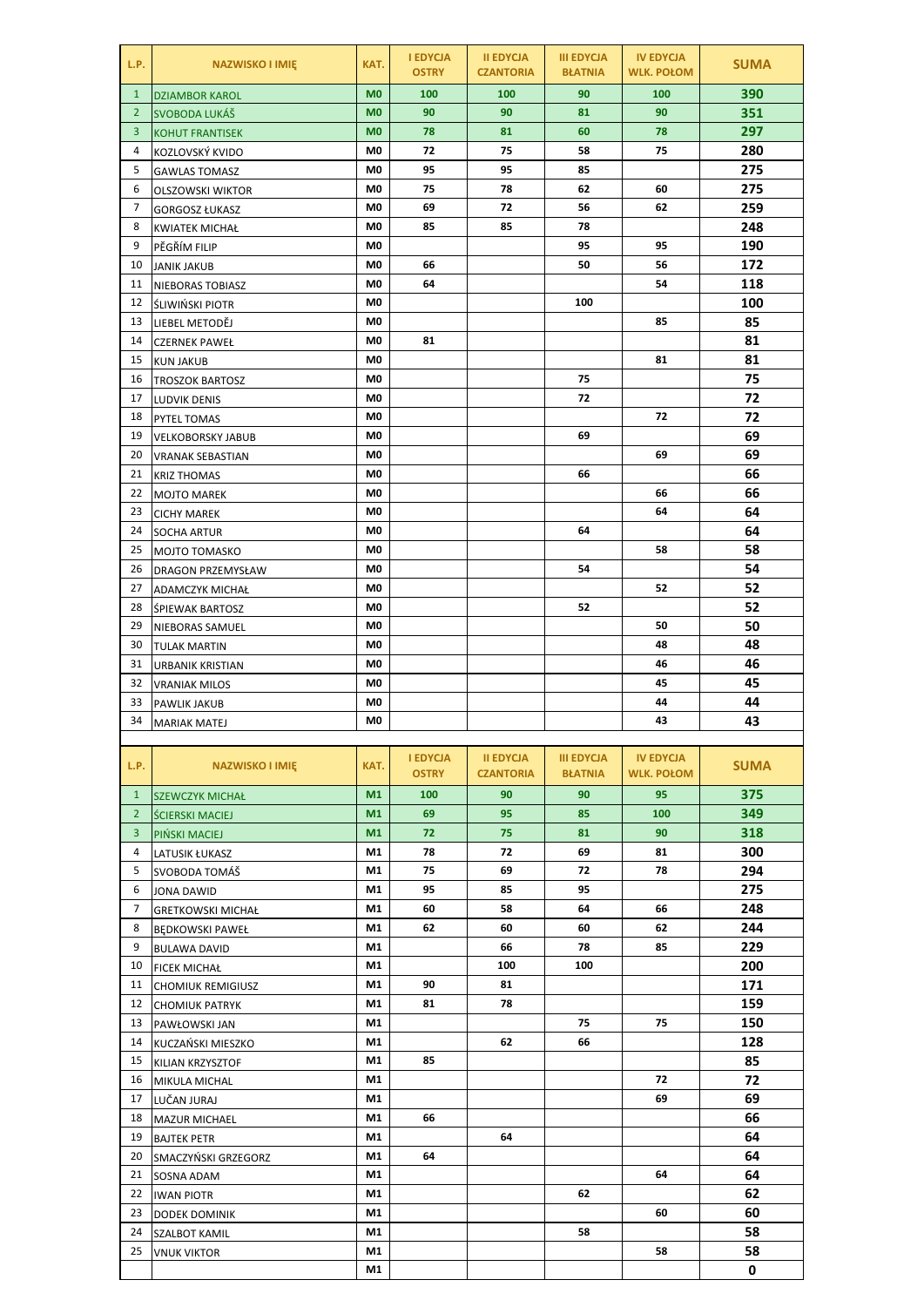| L.P.           | <b>NAZWISKO I IMIĘ</b>     | KAT.           | <b>I EDYCJA</b><br><b>OSTRY</b> | <b>II EDYCJA</b><br><b>CZANTORIA</b> | <b>III EDYCJA</b><br><b>BŁATNIA</b> | <b>IV EDYCJA</b><br><b>WLK. POŁOM</b> | <b>SUMA</b> |
|----------------|----------------------------|----------------|---------------------------------|--------------------------------------|-------------------------------------|---------------------------------------|-------------|
| $\mathbf{1}$   | <b>KROCEK ROMAN</b>        | M <sub>2</sub> | 100                             | 100                                  | 85                                  | 95                                    | 380         |
| $\overline{2}$ | <b>KALITA TOMÁŠ</b>        | M <sub>2</sub> | 90                              | 95                                   | 95                                  | 100                                   | 380         |
| 3              | <b>MITREGA PATRYK</b>      | M <sub>2</sub> | 95                              | 85                                   | 90                                  | 81                                    | 351         |
| 4              | <b>KORBUS MICHAŁ</b>       | M2             | 78                              | 81                                   | 81                                  | 90                                    | 330         |
| 5              | <b>TYNIEC MAREK</b>        | M2             | 72                              | 72                                   | 69                                  | 66                                    | 279         |
| 6              | <b>BYRTUS LUKAS</b>        | M2             | 85                              | 90                                   |                                     | 85                                    | 260         |
| 7              | SZOŁDRUK PAWEŁ             | M2             | 62                              | 64                                   | 62                                  | 64                                    | 252         |
| 8              | <b>JONIEC WIKTOR</b>       | M2             | 75                              | 78                                   | 75                                  |                                       | 228         |
| 9              | ROKICKI GRZEGORZ           | M2             |                                 | 66                                   | 78                                  | 78                                    | 222         |
| 10             | <b>MUSIOŁ TOMASZ</b>       | M2             |                                 | 69                                   | 66                                  | 72                                    | 207         |
| 11             | <b>HELLER MARCIN</b>       | M2             | 60                              | 60                                   | 58                                  |                                       | 178         |
| 12             | <b>MOJ KRZYSZTOF</b>       | M2             | 52                              |                                      | 46                                  | 48                                    | 146         |
| 13             | SATKE MILAN                | M2             | 69                              |                                      |                                     | 69                                    | 138         |
| 14             | GELAČÁK STANISLAV          | M2             | 64                              | 62                                   |                                     |                                       | 126         |
| 15             | <b>WALDON MAREK</b>        | M2             | 58                              |                                      | 56                                  |                                       | 114         |
| 16             | SVECHOVSKY ADAM            | M2             | 50                              |                                      |                                     | 52                                    | 102         |
| 17             | DYGACZ TOMASZ              | M2             |                                 |                                      | 100                                 |                                       | 100         |
| 18             | SEDLAR JAKUB               | M2             | 81                              |                                      |                                     |                                       | 81          |
| 19             | <b>BORUTA SZYMON</b>       | M2             |                                 | 75                                   |                                     |                                       | 75          |
| 20             | <b>MELIS JURAJ</b>         | M2             |                                 |                                      |                                     | 75                                    | 75          |
| 21             | <b>WIELGOSZ MATEUSZ</b>    | M2             |                                 |                                      | 72                                  |                                       | 72          |
| 22             | <b>SIKORA TOMAS</b>        | M2             | 66                              |                                      |                                     |                                       | 66          |
| 23             | POCZTOWSKI JÓZEF           | M2             |                                 |                                      | 64                                  |                                       | 64          |
| 24             | BADÍK MAROŠ                | M2             |                                 |                                      |                                     | 62                                    | 62          |
| 25             | <b>DAJMUND JAKUB</b>       | M2             |                                 |                                      | 60                                  |                                       | 60          |
| 26             | <b>KOVACIK MARTIN</b>      | M2             |                                 |                                      |                                     | 60                                    | 60          |
| 27             | <b>BUKOVAN JAROSLAV</b>    | M2             |                                 |                                      |                                     | 58                                    | 58          |
| 28             | SAMOLEWSKI PIOTR           | M2             |                                 | 58                                   |                                     |                                       | 58          |
| 29             | <b>HANULAK STANISLAV</b>   | M2             |                                 |                                      |                                     | 56                                    | 56          |
| 30             | <b>MALY DAVID</b>          | M2             | 56                              |                                      |                                     |                                       | 56          |
| 31             | <b>HENDRICH TOMAS</b>      | M2             | 54                              |                                      |                                     |                                       | 54          |
| 32             | WANHA PRZEMYSŁAW           | M2             |                                 |                                      | 54                                  |                                       | 54          |
| 33             | <b>ZATEK ROMAN</b>         | M2             |                                 |                                      |                                     | 54                                    | 54          |
| 34             | <b>BICZEWSKI ARKADIUSZ</b> | M2             |                                 |                                      | 52                                  |                                       | 52          |
| 35             | <b>HOLEWA KRYSTIAN</b>     | M <sub>2</sub> |                                 |                                      | 50                                  |                                       | 50          |
| 36             | KANALIK MIROSLAV           | M2             |                                 |                                      |                                     | 50                                    | 50          |
| 37             | <b>BROŻEK ARKADIUSZ</b>    | M2             |                                 |                                      | 48                                  |                                       | 48          |
| 38             | <b>HEGLAS MAREK</b>        | M2             |                                 |                                      |                                     | 46                                    | 46          |
| 39             | MATEJICEK FILIP            | M2             |                                 |                                      |                                     | 45                                    | 45          |
| 40             | MITREGA HUBERT             | M2             |                                 |                                      | 45                                  |                                       | 45          |
| 41             | <b>DURNIK FRANTISEK</b>    | M2             |                                 |                                      |                                     | 44                                    | 44          |
| 42             | <b>SASKO KAMIL</b>         | M2             |                                 |                                      | 44                                  |                                       | 44          |
| 43             | <b>ZEMANIK MARTIN</b>      | M2             |                                 |                                      |                                     | 43                                    | 43          |
| 44             | <b>BUKOVAN STANISLAV</b>   | M2             |                                 |                                      |                                     | 42                                    | 42          |
| 45             | KANDRIK MARIAN             | M2             |                                 |                                      |                                     | 41                                    | 41          |
| 46             | <b>HEGLAS MARIAN</b>       | M2             |                                 |                                      |                                     | 40                                    | 40          |
| 47             | JAKUBEC PETER              | M2             |                                 |                                      |                                     | 40                                    | 40          |
| 48             | MAHDIAR MIROSLAV           | M2             |                                 |                                      |                                     | 40                                    | 40          |
| 49             | <b>REBROS JAN</b>          | M2             |                                 |                                      |                                     | 40                                    | 40          |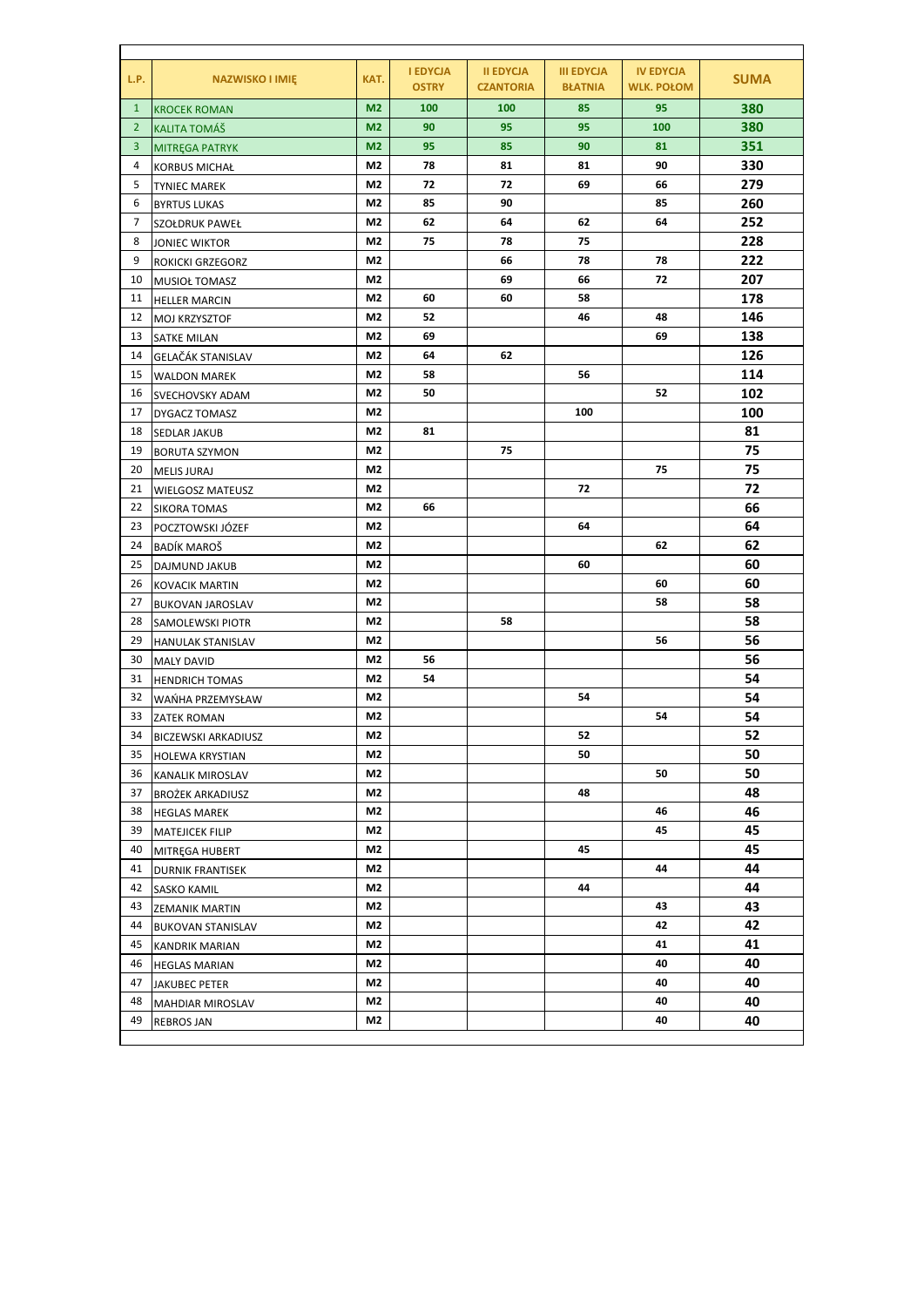| L.P.           | <b>NAZWISKO I IMIĘ</b>                      | KAT.           | <b>I EDYCJA</b><br><b>OSTRY</b> | <b>II EDYCJA</b><br><b>CZANTORIA</b> | <b>III EDYCJA</b><br><b>BŁATNIA</b> | <b>IV EDYCJA</b><br><b>WLK. POŁOM</b> | <b>SUMA</b> |
|----------------|---------------------------------------------|----------------|---------------------------------|--------------------------------------|-------------------------------------|---------------------------------------|-------------|
| $\mathbf{1}$   | <b>VLASTIMIL CICHY</b>                      | M <sub>3</sub> | 95                              | 90                                   | 95                                  | 100                                   | 380         |
| $\overline{2}$ | <b>HECZKO PETR</b>                          | M <sub>3</sub> | 72                              | 78                                   | 78                                  | 85                                    | 313         |
| 3              | <b>GRUDZIEŃ KRZYSZTOF</b>                   | M <sub>3</sub> | 100                             | 100                                  | 100                                 |                                       | 300         |
| 4              | <b>KULA TOMASZ</b>                          | M3             | 64                              | 72                                   | 66                                  | 81                                    | 283         |
| 5              | KUBACZKA GRZEGORZ                           | M3             | 90                              | 95                                   | 85                                  |                                       | 270         |
| 6              | WOŹNICA ANDRZEJ                             | M3             | 81                              | 81                                   | 81                                  |                                       | 243         |
| 7              | ŻABIŃSKI LESZEK                             | MЗ             | 52                              | 64                                   | 48                                  | 66                                    | 230         |
| 8              | PAWLIK NIKODEM                              | MЗ             | 54                              | 60                                   | 50                                  | 60                                    | 224         |
| 9              | <b>JUSZCZAK ARTUR</b>                       | M3             | 78                              | 75                                   | 69                                  |                                       | 222         |
| 10             | ANDRYSZCZAK WOJCIECH                        | MЗ             | 69                              |                                      | 62                                  | 90                                    | 221         |
| 11             | SAMIEC MILAN                                | M3             | 45                              | 58                                   | 46                                  | 64                                    | 213         |
| 12             | PAWŁOWSKI RADOSŁAW                          | MЗ             | 48                              | 56                                   | 45                                  | 58                                    | 207         |
| 13             | NIEBORAS JANUSZ                             | MЗ             | 56                              |                                      | 64                                  | 72                                    | 192         |
| 14             | SPRATEK JINDRICH                            | M3             | 60                              | 66                                   | 58                                  |                                       | 184         |
| 15<br>16       | <b>BORUTA ADRIAN</b>                        | MЗ<br>MЗ       | 40                              | 85<br>50                             | 90<br>40                            | 40                                    | 175<br>170  |
| 17             | <b>GORGOSZ ANDRZEJ</b>                      | MЗ             |                                 |                                      | 72                                  | 95                                    | 167         |
| 18             | KALAMARZ KAMIL                              | MЗ             | 41                              | 52                                   | 41                                  |                                       | 134         |
| 19             | <b>OZIMEK TOMASZ</b><br><b>KOHUT MARIAN</b> | M3             | 62                              |                                      | 60                                  |                                       | 122         |
| 20             | PĚGŘÍM RENE                                 | MЗ             |                                 |                                      | 52                                  | 62                                    | 114         |
| 21             | <b>SIKORA MARTIN</b>                        | MЗ             | 50                              | 62                                   |                                     |                                       | 112         |
| 22             | JANIK PRZEMYSŁAW                            | M3             |                                 |                                      | 44                                  | 48                                    | 92          |
| 23             | JURZYKOWSKI SŁAWOMIR                        | M3             | 43                              |                                      |                                     | 46                                    | 89          |
| 24             | DREVOJANEK JAN                              | M3             | 85                              |                                      |                                     |                                       | 85          |
| 25             | <b>CYBUCH DOMINIK</b>                       | MЗ             | 40                              |                                      | 40                                  |                                       | 80          |
| 26             | <b>SPIEWAK RAFAŁ</b>                        | MЗ             |                                 |                                      | 40                                  | 40                                    | 80          |
| 27             | LIEBEL ANTONÍN                              | MЗ             |                                 |                                      |                                     | 78                                    | 78          |
| 28             | <b>ADAMCZYK MAREK</b>                       | MЗ             |                                 |                                      |                                     | 75                                    | 75          |
| 29             | PIECHA SEBASTIAN                            | MЗ             |                                 |                                      | 75                                  |                                       | 75          |
| 30             | PIETRZYK VRATISLAV                          | MЗ             | 75                              |                                      |                                     |                                       | 75          |
| 31             | <b>HULBOJ RENE</b>                          | M3             |                                 | 69                                   |                                     |                                       | 69          |
| 32             | REISTETTER ROMAN                            | MЗ             |                                 |                                      |                                     | 69                                    | 69          |
| 33             | <b>FRANKIEWICZ ROMAN</b>                    | MЗ             | 66                              |                                      |                                     |                                       | 66          |
| 34             | <b>HLAWICZKA MARTIN</b>                     | M3             | 58                              |                                      |                                     |                                       | 58          |
| 35             | DYGDOŃ MIROSAW                              | M3             |                                 |                                      | 56                                  |                                       | 56          |
| 36             | <b>FUJAK MARIAN</b>                         | M3             |                                 |                                      |                                     | 56                                    | 56          |
| 37             | <b>MIZERA PAVOL</b>                         | M3             |                                 |                                      |                                     | 54                                    | 54          |
| 38             | PAWLUSIAK GRZEGORZ                          | M3             |                                 |                                      | 54                                  |                                       | 54          |
| 39             | ZOGŁOWEK ZBIGNIEW                           | M3             |                                 | 54                                   |                                     |                                       | 54          |
| 40             | TROJÁK VLADO                                | M3             |                                 |                                      |                                     | 52                                    | 52          |
| 41             | <b>HERMAN VLADIMIR</b>                      | M3             |                                 |                                      |                                     | 50                                    | 50          |
| 42             | WÓJCIK ADRIAN                               | M3             |                                 | 48                                   |                                     |                                       | 48          |
| 43             | PIETRZYK ROSTISLAV                          | M3             | 46                              |                                      |                                     |                                       | 46          |
| 44             | <b>BUKOVAN MICHAL</b>                       | M3             |                                 |                                      |                                     | 45                                    | 45          |
| 45             | OPEKULSKI ADAM                              | M3             | 44                              |                                      |                                     |                                       | 44          |
| 46             | PAVLIK JURAJ                                | M3             |                                 |                                      |                                     | 44                                    | 44          |
| 47             | CZARNOTA GRZEGORZ                           | M3             |                                 |                                      | 43                                  |                                       | 43          |
| 48             | <b>VRANAK MILOS</b>                         | M3             |                                 |                                      |                                     | 43                                    | 43          |
| 49             | FRĄCZEK SZYMON                              | M3             |                                 |                                      | 42                                  |                                       | 42          |
| 50             | <b>JAKUBEC ANTON</b>                        | M3             |                                 |                                      |                                     | 42                                    | 42          |
| 51             | <b>KANIA JAKUB</b>                          | MЗ             | 42                              |                                      |                                     |                                       | 42          |
| 52             | <b>SKORVANEK PETER</b>                      | M3             |                                 |                                      |                                     | 41                                    | 41          |
| 53             | <b>BROS MARIAN</b>                          | M3             |                                 |                                      |                                     | 40<br>40                              | 40<br>40    |
| 54<br>55       | <b>HOLBICKA ROMAN</b>                       | M3<br>M3       | 40                              |                                      |                                     |                                       | 40          |
| 56             | <b>JANIK MAREK</b>                          | M3             |                                 |                                      |                                     | 40                                    | 40          |
| 57             | <b>JURKY JOZEF</b>                          | M3             |                                 |                                      | 40                                  |                                       | 40          |
| 58             | MADZIA TOMASZ<br>MOJTO JOZEF                | M3             |                                 |                                      |                                     | 40                                    | 40          |
| 59             | POLACIK ANTON                               | M3             |                                 |                                      |                                     | 40                                    | 40          |
| 60             | POLAK MARCEL                                | M3             |                                 |                                      |                                     | 40                                    | 40          |
| 61             | SIMASEK RENE                                | M3             |                                 |                                      |                                     | 40                                    | 40          |
| 62             | URBANIK FRANTISEK                           | M3             |                                 |                                      |                                     | 40                                    | 40          |
|                |                                             |                |                                 |                                      |                                     |                                       |             |